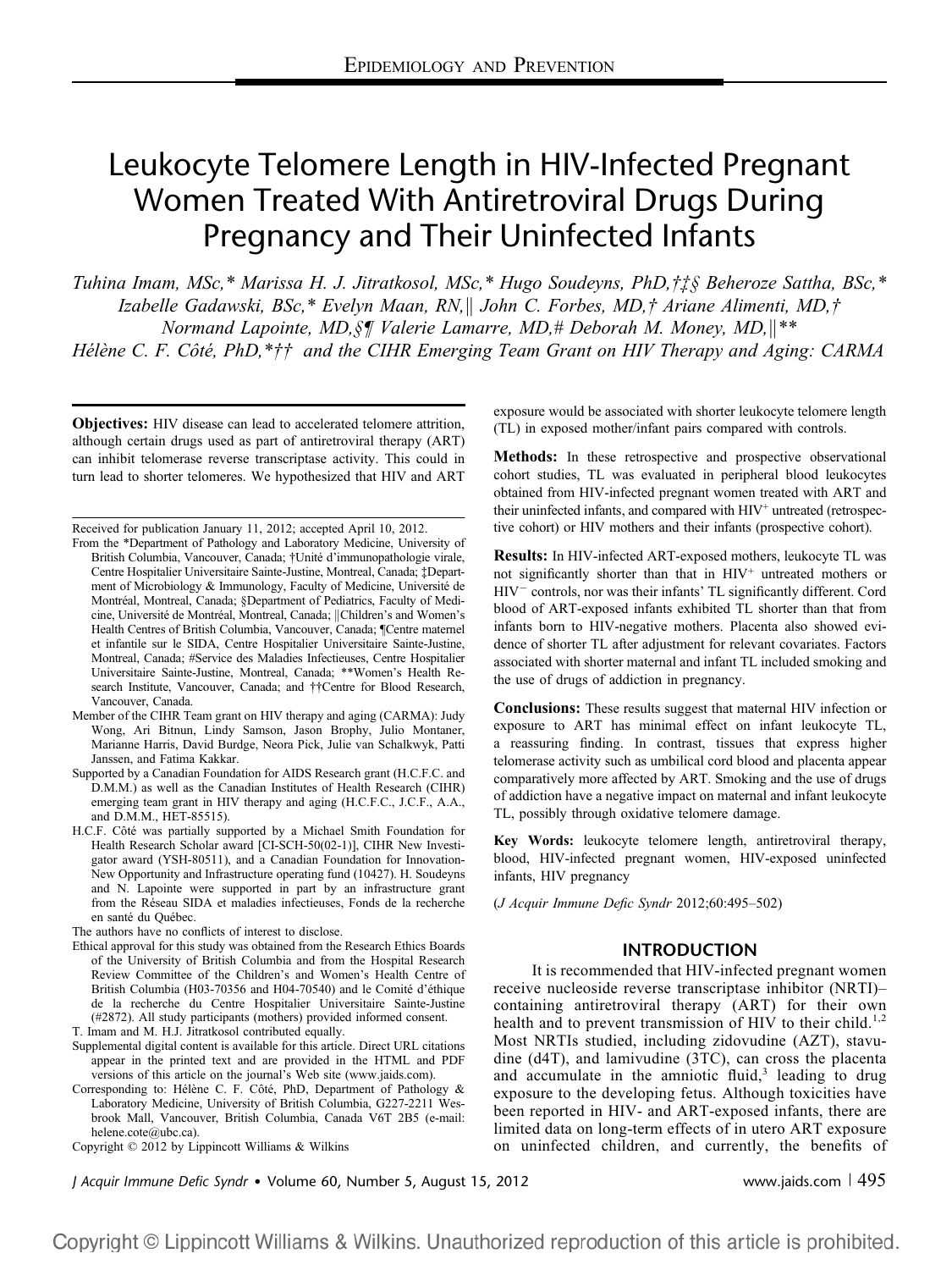ART in pregnancy greatly outweigh potential risks to the infant.<sup>4</sup> Nevertheless, it remains vitally important to minimize toxicity.

NRTIs are known inhibitors of the telomerase reverse transcriptase (TERT), an enzyme that shares both mechanistic<sup>5</sup> and structural<sup>6</sup> homology with HIV reverse transcriptase. NRTIs can also cause telomere shortening,<sup>7,8</sup> and AZT's ability to inhibit TERT is central to its chemotherapeutic action in acute T-cell leukemia.<sup>9</sup> In animal studies, shorter telomeres were detected in various tissues from newborn mice exposed to AZT transplacentally<sup>10</sup> and from monkeys exposed to  $AZT + 3TC<sup>11</sup>$  Shorter telomeres are associated with reduced life span and a variety of age-associated diseases including cardiovascular,<sup>12</sup> neurodegenerative, liver, and kidney diseases.13 Although newer antiretrovirals exist that may not affect TERT, the lack of clinical trial safety data currently precludes their recommendation for widespread use in pregnancy.

The aim of the present study was to address 2 fundamental questions: Do infants exposed to ART in utero and peripartum show shorter telomeres than those born to (a) HIV-infected untreated mothers? or (b) HIV-negative mothers? To address the first question, leukocyte telomere length (TL) was measured retrospectively in a group of HIVinfected women who were either untreated or treated with ART, as well as in their HIV-exposed uninfected (HEU) newborn infants (SJ cohort). To address the second question, a group of HIV-infected women treated with combination ART and their infants, as well as control HIV-uninfected women/ infant pairs, were prospectively studied (PR/CARMA cohort) (see Table 1, Supplemental Digital Content, http://links.lww.com/QAI/A329). Placental tissue and progenitor cells present in higher abundance in umbilical cord blood both express telomerase activity.<sup>14,15</sup> Hence, TL was also examined in these tissues.

# MATERIALS AND METHODS

# Study Subjects

# Retrospective SJ Cohort

Stored samples from participants ( $N = 120$ ) of the Centre Maternel et Infantile sur le SIDA Mother–Child Cohort, Centre Hospitalier Universitaire Sainte-Justine, Montreal, Canada, were used. HIV-infected women who were either ART untreated  $(n = 39)$  or treated with mono-, dual-, or triple-ART  $(n = 81)$  during pregnancy, as per standard of care at the time, and their HEU infants born between 1990 and 2000 were included. These women were primarily newcomers from countries where HIV is endemic. Dried blood spot samples, collected from the women near delivery  $\ll 4$  months before delivery to  $\leq 1$  month after) and from infants  $\leq 6$  weeks old, were stored at  $-80^{\circ}$ C. Data collected for all subjects included maternal age, gestational age at birth, maternal ethnicity, clinical and pregnancy history, ART history, where applicable, smoking ever during pregnancy, use of drugs of addiction during pregnancy, duration of HIV infection at delivery, and CD4+ T-cell counts and HIV plasma viral load (pVL) at the visit closest to, but before, delivery (Table 1). For the infants, birth information and perinatal ART exposures were recorded.

#### Prospective PR/CARMA Cohort

HIV-infected women  $(n = 59)$  and HIV-uninfected controls ( $n = 44$ ) were enrolled during pregnancy in a mother/child HIV cohort study at British Columbia Women's Hospital, Vancouver, Canada, from 2005 to 2009. All HIV-infected subjects received combination ART, as per time-specific clinical guidelines. Maternal venous blood was collected between 32 and 36 weeks of gestation, and heel prick blood was collected from uninfected infants within 7 days of birth and stored at  $-80^{\circ}$ C. Placental tissue was taken from both sides (maternal and foetal) of the organ, usually within 2 hours of delivery and either frozen at  $-80^{\circ}$ C or in liquid nitrogen. Cord blood was collected at birth and stored at  $-80^{\circ}$ C. Most PR/CARMA cohort participants had all 4 types of samples collected. Sociodemographic and clinical data were collected as above, except that CD4+ T-cell counts and HIV pVL were measured 1–4 weeks before delivery (Table 2). History of hepatitis C virus (HCV) infection was based on a positive HCV polymerase chain reaction (PCR) and/or HCV antibody test ever. In both cohorts, repeat pregnancies were excluded.

# Measurement of TL

See Supplemental Digital Content (http://links.lww.com/QAI/A329).

# Statistical Analysis

Analysis of covariance was used to examine the differences in TL between exposed and unexposed infants (SJ cohort) or exposed and control infants (PR/CARMA cohort) and their mothers. Relevant covariates, including maternal age at delivery, gestational age at birth (for infants), maternal smoking ever in pregnancy, and use of drugs of addiction and/or methadone ever in pregnancy, were included in the statistical model. Linear regression analyses were used to investigate additional HIV-specific predictors of TL, including maternal HIV pVL, CD4<sup>+</sup> cell count, duration of HIV infection, and duration of maternal prepregnancy ART exposure. Both Pearson and Spearman correlations were used to examine the relationships between TL of samples.

# RESULTS

Demographics, clinical characteristics, and laboratory values for the SJ and PR/CARMA cohorts are shown in Table 1 and Table 2, respectively. The comparison between average leukocyte TL measured by quantitative PCR and median absolute lymphocyte TL measured by flow fluorescence in situ hybridization on a subset of cord blood samples showed the that 2 methods yielded highly correlated TL measures ( $n = 26$ ; Pearson:  $r = 0.91$ ;  $P < 0.0001$ ) (see Figure 1, Supplemental Digital Content, http://links.lww.com/QAI/A329).

# Influence of ART Exposure on TL in HIV-Infected Women and Their HEU Infants (SJ Cohort)

Uninfected infants born to ART-treated and untreated mothers had similar gestational age at delivery, birth weight,

496 <sup>|</sup> www.jaids.com 2012 Lippincott Williams & Wilkins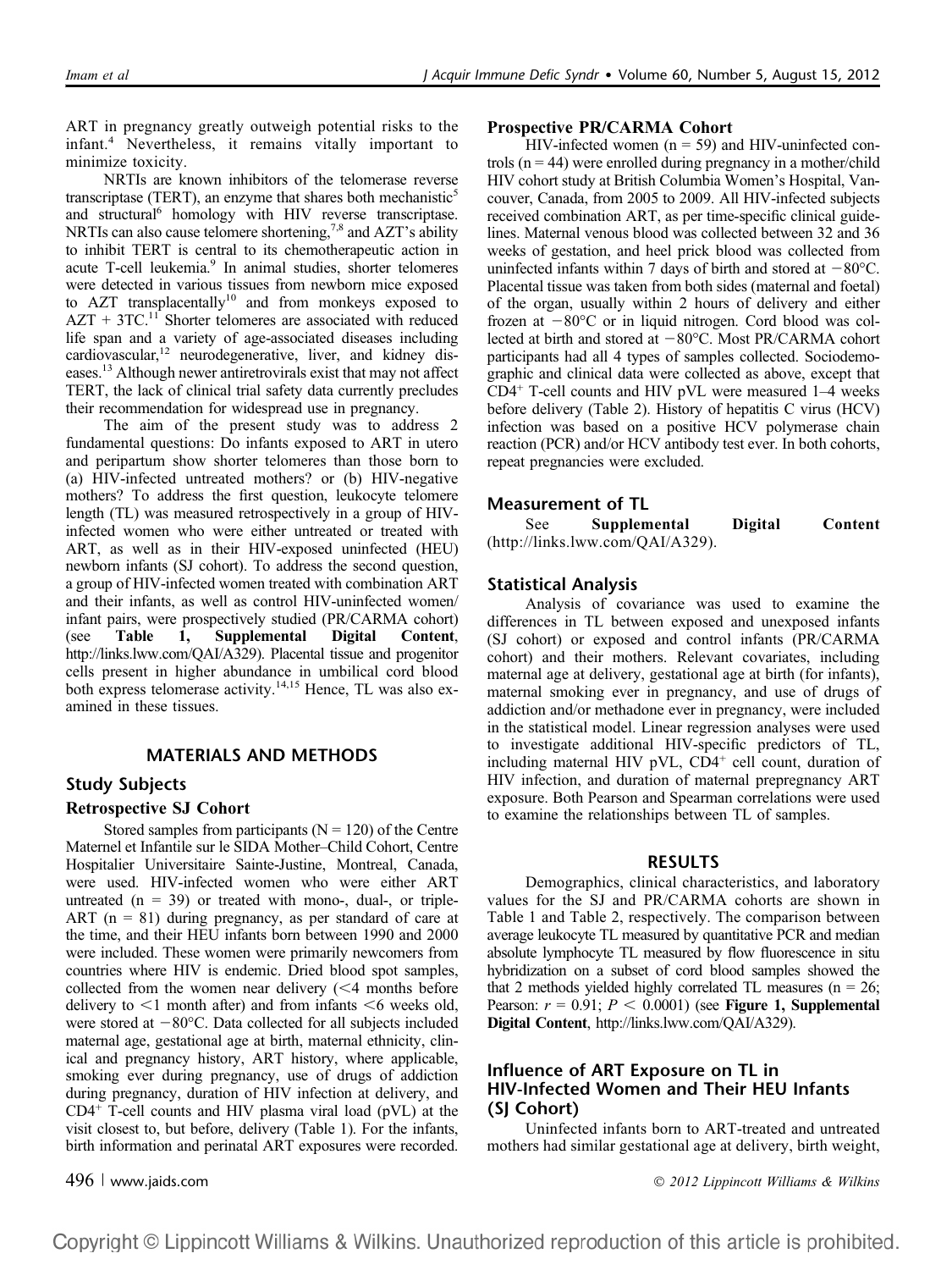|                                              | HIV+/ART Exposed,                                    | HIV+/ART Unexposed,                |                  |  |
|----------------------------------------------|------------------------------------------------------|------------------------------------|------------------|--|
|                                              | $n = 81$                                             | $n = 39$                           | $\boldsymbol{P}$ |  |
| Infant characteristics                       |                                                      |                                    |                  |  |
| Male gender                                  | 42 (52)                                              | 25(64)                             | 0.21             |  |
| Birth weight, kg                             | $3.2$ [2.9–3.5] $(1.9-4.2)$                          | 3.1 $[2.8-3.4]$ (1.9-4.3) (n = 37) | 0.64             |  |
| Gestational age at delivery, wk              | 39.0 [38.0–40.0] (34.9–41.1)                         | 39.0 [37.0-40.0] (32.0-41.0)       | 0.17             |  |
| Apgar score at 5 min                         | $9$ [9-9] $(7-10)$                                   | 9 [9-9] $(6-10)$ (n = 36)          | 0.91             |  |
| Maternal characteristics                     |                                                      |                                    |                  |  |
| Maternal age, yr                             | 28.6 [25.2-31.6] (17.3-43.9)                         | $26.1$ [24.3-31.0] (17.8-37.4)     | 0.12             |  |
| Maternal ethnicity                           |                                                      |                                    | 0.74             |  |
| Caucasian                                    | 30(37)                                               | 14(36)                             |                  |  |
| <b>Black</b>                                 | 48 (59)                                              | 24(62)                             |                  |  |
| Hispanic                                     | 1(1)                                                 | 1(3)                               |                  |  |
| Asian $+$ Other                              | 2(2)                                                 | 0(0)                               |                  |  |
| Maternal use ever during pregnancy           |                                                      |                                    |                  |  |
| Smoking                                      | 19(23)                                               | $12(33)(n = 36)$                   | 0.27             |  |
| Drugs of addiction and/or<br>methadone*      | 10(12)                                               | $3(9) (n = 35)$                    | 0.55             |  |
| ART exposure                                 |                                                      |                                    |                  |  |
| Duration of maternal ART in<br>pregnancy, wk |                                                      |                                    |                  |  |
| <b>AZT</b>                                   | 17.7 $[14.0-23.1]$ $(1.1-41.1)$ $(n = 45)$           | N/A                                |                  |  |
| AZT/3TC                                      | 22.4 $[14.5-25.1]$ (5.1-39.7) (n = 20)               | N/A                                |                  |  |
| AZT/ddI                                      | $22.7(n = 1)$                                        | N/A                                |                  |  |
| Triple therapy                               | 21.4 $\lceil 15.4 - 37.3 \rceil$ (3.1-39.4) (n = 15) | N/A                                |                  |  |
| HIV clinical data                            |                                                      |                                    |                  |  |
| Detectable pVL near delivery†                | 12 $(27)$ (n = 45)                                   | 2 (33) $(n = 6)$                   | 0.661            |  |
| HIV pVL near delivery<br>(copies/mL)         | 1455 [645-3209] (205-33863)                          | N/A                                |                  |  |
| CD4+ count near delivery<br>(cells/µL)       | 430 [290-575] (33-1794)                              | 464 [324-576] (75-713)             | 0.51             |  |

| TABLE 1. Demographics, Clinical Characteristics and Laboratory Values of Mothers and Infants of the SJ Cohort |  |
|---------------------------------------------------------------------------------------------------------------|--|
|---------------------------------------------------------------------------------------------------------------|--|

Data are number (%) of subjects or median [interquartile range] (range) and n, number of subjects with available data (if not available for entire group) unless indicated otherwise.  $\chi^2$  test was used for categorical data.

\*Drugs of addiction included all "social" drugs as per data collection form.

†For most study subjects, HIV pVL before delivery was routinely used. ‡Fisher exact test used if ,5 subjects in a given category.

ddI, didanosine; N/A, not applicable; NA, not available; pVL, plasma viral load.

gender, and Apgar score at 5 minutes. There was also no significant difference in age or ethnicity between the mothers. The majority of subjects in both the groups were blacks, followed by whites (Table 1). Smoking and use of drugs of addiction in pregnancy were also similar between the 2 groups. Thirteen  $(16\%)$  HIV<sup>+</sup>/ART-exposed pregnant women conceived on ART, 2 (2%) started ART in the first trimester, 55 (68%) in the second trimester, and 11 (14%) in the third trimester, for a median in utero exposure of 20 weeks. After ART initiation, all subjects remained on therapy for the duration of pregnancy. Of 81  $HIV^+/ART$ exposed pregnant women in the SJ cohort, 45 (56%) received AZT monotherapy, 21 (26%) received dual therapy, and the remaining 15 (19%) were treated with triple therapy. Of those treated with triple therapy, 14 received  $AZT + 3TC +$  nevirapine.

Leukocyte TL was compared between mothers and infants within and between the ART-exposed and the ART-unexposed groups of the SJ cohort. Maternal leukocyte TL was significantly shorter than that of their infants ( $P < 0.001$ ) (Fig. 1A). Maternal/infant TL were weakly correlated (see Table 2, Supplemental Digital Content, http://links.lww.com/QAI/ A329). However, there were no significant difference in TL between ART-exposed and ART-unexposed mothers ( $P =$ 0.19), nor was there a difference in TL between their infants  $(P = 0.68)$ . There was also no difference between maternal and infant TL whether AZT monotherapy, or dual or triple therapy was used during pregnancy (see Figure 2, Supplemental Digital Content, http://links.lww.com/QAI/A329). There was no change in statistical significance between the 2 groups after adjustment for the following covariates: maternal age at delivery, gestational age at delivery, smoking ever in pregnancy, and use of drugs of addiction ever in pregnancy (Table 3; Fig. 1A). Older maternal age was associated with longer infant telomeres ( $n = 120$ ; Pearson:  $r = 0.232$ ;  $P = 0.01$ ). Smoking during pregnancy was independently associated with shorter infant TL ( $n = 117$ ; Pearson: r

2012 Lippincott Williams & Wilkins www.jaids.com <sup>|</sup> 497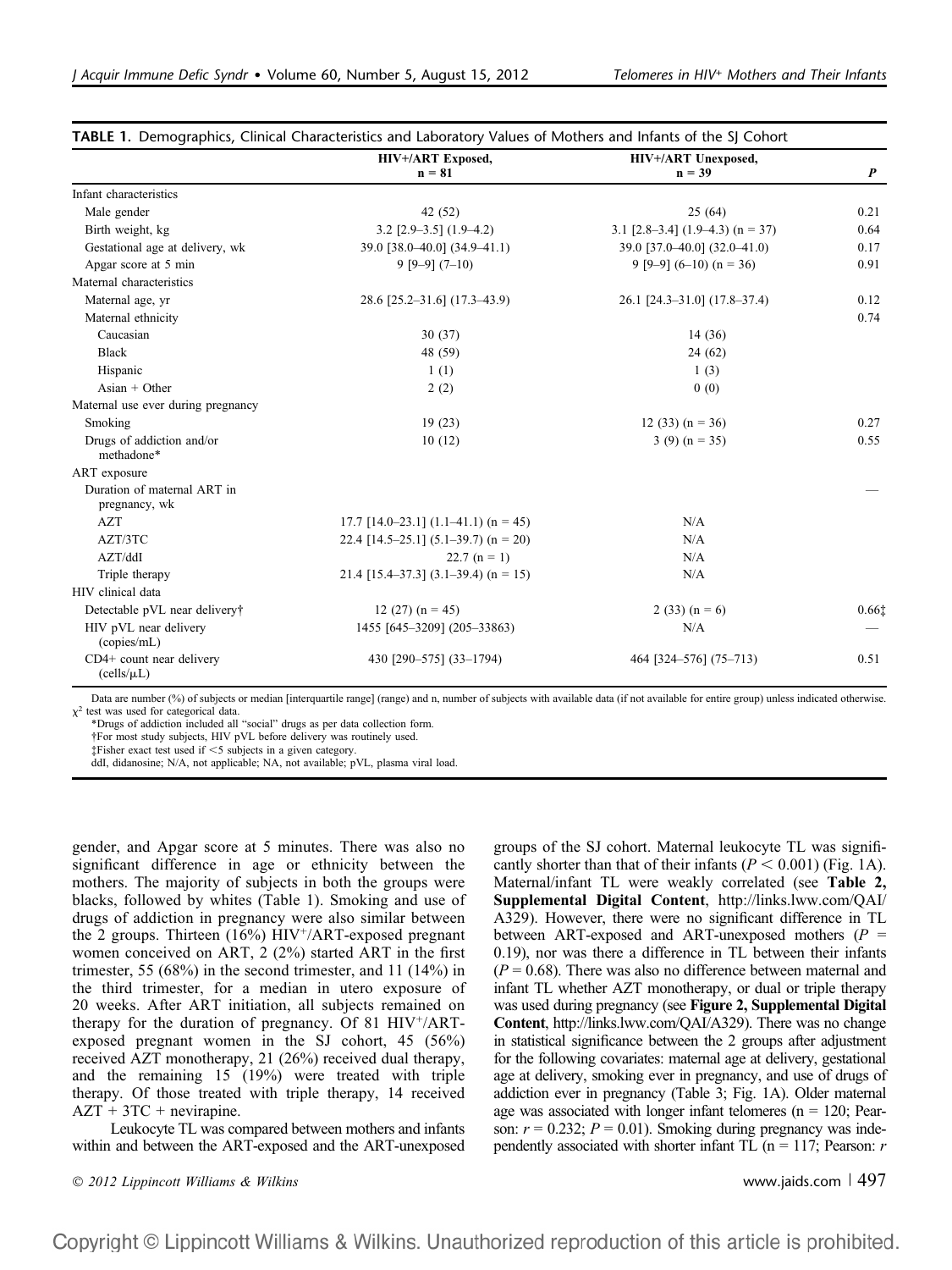|                                              | HIV+/ART Exposed,                         | <b>Unexposed Controls,</b>   |         |  |
|----------------------------------------------|-------------------------------------------|------------------------------|---------|--|
|                                              | $n = 59$                                  | $n = 44$                     | P       |  |
| Infant characteristics                       |                                           |                              |         |  |
| Male gender                                  | 33 (56)                                   | 25(57)                       | 0.93    |  |
| Birth weight, kg                             | $3.1$ [2.8-3.4] $(1.6-4.1)$               | $3.1$ [2.7-3.5] $(1.4-5.2)$  | 0.39    |  |
| Gestational age at delivery, wk              | 38.7 [37.7-39.9] (31.3-41.3)              | 39.0 [38.1-39.9] (28.9-41.9) | 0.63    |  |
| Apgar score at 5 min                         | $9$ [9-9] $(7-10)$                        | $9$ [9-9] (5-9)              | 0.55    |  |
| Vaginal birth*                               | 34(58)                                    | 31(70)                       | 0.18    |  |
| Maternal characteristics                     |                                           |                              |         |  |
| Maternal age, yr                             | $30.6$ [25.6–34.7] $(18.0–42.4)$          | 31.5 [27.2-35.4] (22.2-43.0) | 0.40    |  |
| HCV coinfection†                             | $20(36)(n = 56)$                          | $5(19)$ (n = 27)             | 0.11    |  |
| Maternal ethnicity                           |                                           |                              | < 0.001 |  |
| Aboriginal                                   | 17(29)                                    | 6(14)                        |         |  |
| Caucasian                                    | 23(39)                                    | 28 (64)                      |         |  |
| Black                                        | 9(15)                                     | 0(0)                         |         |  |
| Hispanic                                     | 1(2)                                      | 0(0)                         |         |  |
| Asian $+$ Other                              | 9(15)                                     | 10(23)                       |         |  |
| Maternal use ever during pregnancy           |                                           |                              |         |  |
| Smoking                                      | $36(63)(n = 57)$                          | 22(50)                       | 0.18    |  |
| Drugs of addiction and/or methadone‡         | 22 (40) $(n = 55)$                        | 18 (43) $(n = 42)$           | 0.78    |  |
| ART exposure                                 |                                           |                              |         |  |
| Duration of maternal ART in pregnancy, wk    | $19.3$ [14.8-29.1] $(1.9-41.1)$           | N/A                          |         |  |
| Duration of pre-pregnancy ART, wk            | 58.9 [23.3-101.5] $(0.1-603.9)$ (n = 30§) | N/A                          |         |  |
| ART combination                              |                                           |                              |         |  |
| $AZT + 3TC + PI$ (±ritonavir)                | 41 (69)                                   | N/A                          |         |  |
| $AZT + 3TC + non-NRTI$                       | 1(2)                                      | N/A                          |         |  |
| Other                                        | 17(29)                                    | N/A                          |         |  |
| HIV clinical data                            |                                           |                              |         |  |
| Duration of HIV infection at delivery, yr    | $3.9$ [1.3–6.4] $(0.1–15.3)$              | N/A                          |         |  |
| Detectable pVL near delivery                 | 10(17)                                    | N/A                          |         |  |
| HIV pVL near delivery (copies/mL)            | 321 [81-440] (46-1280)                    | N/A                          |         |  |
| $CD4^+$ count near delivery (cells/ $\mu$ L) | 450 [315-665] (90-1200)                   | N/A                          |         |  |

| TABLE 2. Demographics, Clinical Characteristics, and Laboratory Values of Mothers and Infants of the PR/CARMA Cohort |  |  |  |  |
|----------------------------------------------------------------------------------------------------------------------|--|--|--|--|
|                                                                                                                      |  |  |  |  |

Data are presented as median [interquartile range] (range) unless otherwise indicated. If data was not available for all, n is indicated.  $\chi^2$  test was used for categorical data. Not all samples types (maternal/infant blood, cord blood, placenta) were collected for all study subjects. Significant P values are bolded. \*The remainders were Cesarean sections.

†History of HCV infection based on HCV RNA PCR or HCV antibody.

‡Drugs of addiction included but were not limited to heroin, cocaine, methamphetamine, ecstasy [3,4-methylenedioxymethamphetamine], and benzodiazepines.

§Other subjects had no prior exposure to ART.

Based on HIV clinical diagnosis date.

¶Near delivery refers to 1–4 weeks before delivery.

PI, protease inhibitor; N/A, not applicable.

 $= -0.197; P = 0.03$  and had a similar influence on maternal TL  $(n = 117;$  Pearson:  $r = -0.18;$   $P = 0.06$ ). Use of drugs of addiction in pregnancy was associated with shorter TL in both infants (n = 117; Pearson:  $r = -0.20$ ;  $P = 0.03$ ) and mothers (n = 116; Pearson:  $r = -0.20$ ;  $P = 0.04$ ).

# Influence of Exposure to ART and HIV Infection on TL in HIV-Infected Mothers and Their HEU Children Compared With Uninfected, Unexposed Healthy Controls (PR/CARMA Cohort)

HEU infants born to HIV-infected, ART-treated mothers and uninfected children born to HIV-uninfected control mothers were similar in terms of gestational age and weight at birth, gender, Apgar score at 5 minutes, delivery method, and maternal age, although there were differences with respect to ethnicity. The HIV-infected, ART-exposed group included more aboriginal people and fewer Asians than the control group and no black or Hispanic women (Table 2). A history of HCV infection was more common in HIV-infected, ART-exposed mothers than in controls. As data on HCV infection was not available for many control mothers (because it is not part of routine screening in HIV-negative pregnancies), it was not included in the statistical model. Of note, when available, HCV infection was highly correlated with the use of drugs of addiction. Smoking and use of drugs of addiction and/or methadone ever during pregnancy were well balanced between the 2 groups. All the mothers who reported smoking marijuana during pregnancy also smoked cigarettes,

498 | www.jaids.com 2012 Lippincott Williams & Wilkins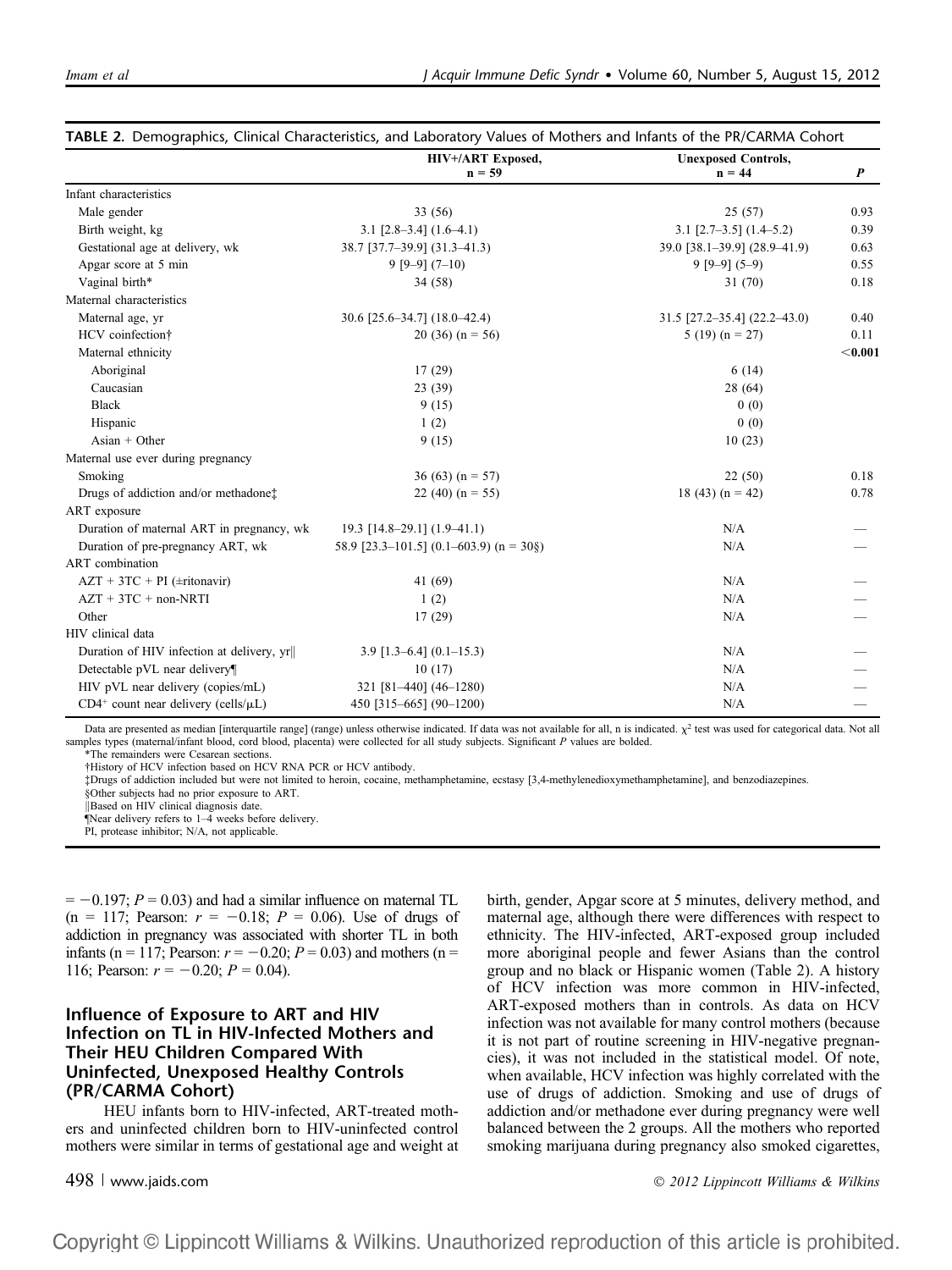

FIGURE 1. Scatter plot of peripheral blood leukocyte TL in infants and mothers in the SJ cohort (A) and the PR/CARMA cohort (B). The horizontal bars represent the median and the crosses the mean.

and of the mothers who received methadone during pregnancy,  $81\%$  (n = 21 of 26 in both groups) also used drugs of addiction. In the PR/CARMA cohort, 11 (19%) HIVinfected women conceived while on ART and remained on treatment, whereas 9 (15%) started ART in the first, 33 (56%) in the second, and 6 (10%) in the third trimester, for a median in utero ART exposure of 19.3 weeks, which was not statistically different in the SJ cohort ( $P = 0.66$ ). The majority of the women in the PR/CARMA cohort were treated with  $AZT + 3TC +$  protease inhibitor (±ritonavir) (n = 41, 69%) and the women who conceived on ART were more likely to be on alternate regimens ( $n = 6$ , 55%). Half (30 of 59) of the HIV-infected women in this cohort were ART exposed before the studied pregnancy. Near delivery, median CD4<sup>+</sup> T-cell count was 450 cells per microliter and 17% of women had a detectable pVL, with a median of 321 HIV RNA copies per milliliter plasma.

Peripheral blood leukocyte TL was compared between mothers and infants within and between the HIV-infected ARTexposed group and the control group. Again, maternal TL was significantly shorter than that of their infants ( $P < 0.001$ ). However, no statistically significant TL differences were observed between HIV-infected and control mothers, or between their infants, before or after adjusting for covariates (Table 3; Fig. 1B). In the PR/CARMA cohort, infant TL correlated with maternal TL (Fig. 2) and more strongly correlated with cord blood and placenta TL than maternal TL was, whether considering all samples or each group separately (for detailed correlations

|                                        | TABLE 3. Summary of the Relative TL (mean ± SD) Measured in Various Samples, the Difference Between Means and the P Values |  |  |
|----------------------------------------|----------------------------------------------------------------------------------------------------------------------------|--|--|
| of Unadjusted and Adjusted Comparisons |                                                                                                                            |  |  |

| or onaqueted and Adjusted Companions |              |                   |  |  |  |
|--------------------------------------|--------------|-------------------|--|--|--|
| % Difference                         | Unadjusted P | <b>Adjusted P</b> |  |  |  |
|                                      |              |                   |  |  |  |
| $-1.7$                               | 0.68         | 0.57              |  |  |  |
| $-5.4$                               | 0.19         | 0.15              |  |  |  |
|                                      |              |                   |  |  |  |
| $-6.4$                               | 0.16         | 0.13              |  |  |  |
| $-6.3$                               | 0.70         | 0.08              |  |  |  |
| $-9.3$                               | 0.04         | 0.06              |  |  |  |
| $-0.1$                               | 0.88         | 0.06              |  |  |  |
| $-3.8$                               |              | 0.03              |  |  |  |
|                                      |              | 0.50              |  |  |  |

All comparisons were adjusted for the following covariates: maternal age and smoking ever in pregnancy. For the PR/CARMA cohort, maternal ethnicity, use of drugs of addiction, or methadone ever in pregnancy was also included. In addition, for infant blood, gestational age at delivery was included; for placenta, mode of delivery (vaginal vs. Cesarean section) was included. Significant P values are bolded.

DBS, dried blood spot.

2012 Lippincott Williams & Wilkins www.jaids.com <sup>|</sup> 499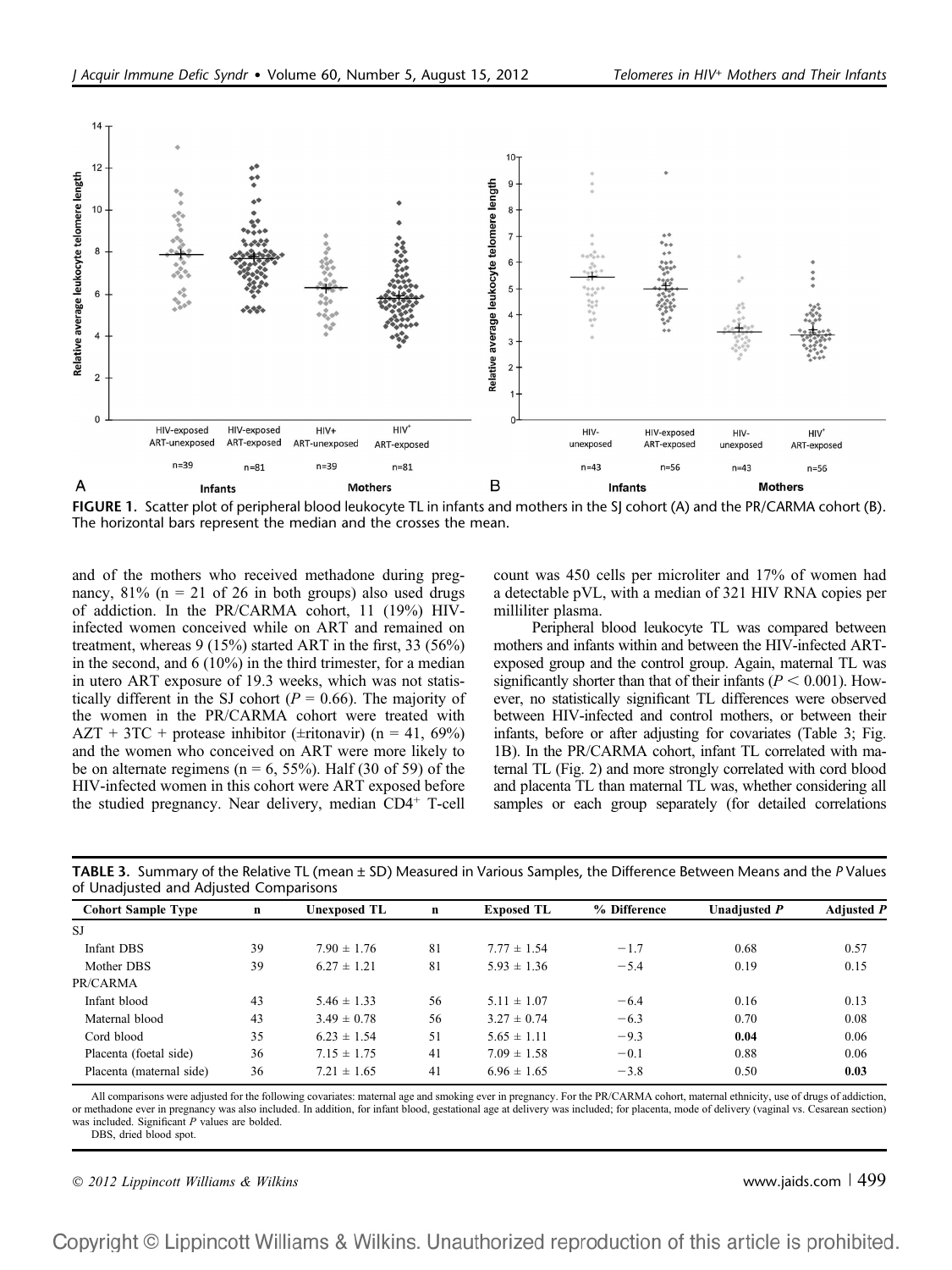

FIGURE 2. Pearson correlation between PR/CARMA cohort maternal and infant peripheral blood leukocyte TL ( $n = 99$ ).

between samples, see Table 3, Supplemental Digital Content, http://links.lww.com/QAI/A329).

Cord blood leukocyte TL, as measured by quantitative PCR, was significantly shorter in the HIV-infected, ART-exposed group than in the control group ( $P = 0.04$ ). After controlling for maternal age, maternal ethnicity, gestational age at delivery, smoking ever, and use of drugs of addiction/methadone ever in pregnancy, this difference became more marginally significant ( $P = 0.06$ ). None of the covariates examined were independently associated with TL in peripheral or cord blood.

In placental tissue, TL strongly correlated between the maternal and foetal sides of the organ in both groups (see Table 3, Supplemental Digital Content http://links.lww.com/QAI/A329), and there were no statistically significant relationships between gestational age at delivery or maternal age and TL. No differences in TL were observed between the 2 groups in unadjusted comparisons (Table 3). However, after adjusting for covariates, placenta from HIV-infected, ART-exposed pregnancies showed shorter TL on the maternal side than controls  $(P = 0.032)$ and a similar trend was noted in samples obtained from the foetal side of the organ ( $P = 0.08$ ). Smoking in pregnancy was independently associated with shorter placental TL on the maternal side  $(P = 0.041)$  and tended similarly on the foetal side ( $P = 0.055$ ).

Among HIV-infected, ART-exposed subjects from the PR/CARMA cohort, the following variables were also considered as potential predictors of TL in linear regression models: duration of maternal HIV infection, duration of maternal prepregnancy ART exposure, length of infant in utero ART exposure, and pVL and CD4<sup>+</sup> T-cell counts near delivery. None of these variables was associated with infant TL or placental TL on the maternal side. However, higher CD4<sup>+</sup> T-cell counts ( $P = 0.047$ ) and longer duration of HIV infection at delivery  $(P = 0.016)$  were associated with

shorter maternal TL  $(n = 52)$ . In similar regression models, higher CD4<sup>+</sup> T-cell counts ( $P = 0.018$ ), higher pVL ( $P =$ 0.009), and older maternal age  $(P = 0.043)$  were associated with longer cord blood TL  $(n = 47)$ . Finally, higher HIV pVL was associated with longer placental TL on the foetal side ( $P = 0.028$ ).

# **DISCUSSION**

#### Exposure to ART or HIV/ART and TL

Results obtained in our retrospective cohort study (SJ cohort) comparing TL in HIV-infected mothers treated or untreated with ART in pregnancy and in their HEU infants did not reveal significantly different TLs in maternal or infant peripheral blood leukocytes. This suggests that in the context of pregnancy, perinatal exposure to ART itself is not associated with shorter TL in infants, a reassuring finding. Further comparison of HIV-infected ART-treated mother/ infant pairs, this time with uninfected control mothers and their infants as part of the prospective PR/CARMA cohort study, also did not detect any significant TL difference between the groups, suggesting that maternal HIV infection does not exert an important effect on TL. In the PR/CARMA cohort, maternal TL positively correlated with both infant blood and cord blood TL, in accordance with other studies.16,17 Some differences emerged in cord blood and placenta, whereby shorter TL were seen in the HIV/ART-exposed group compared with uninfected controls. Interestingly, the mean TL value for each of the 7 sample types investigated within the 2 cohorts was consistently lower in the exposed group than in the unexposed one (Table 3). Although the difference in TL reached significance in a few instances only, such unidirectional change in TL between the groups is unlikely to be coincidental. It is noteworthy that the greatest decrease in TL was seen in cord blood, a tissue that contains telomerase-expressing hematopoietic, mesenchymal, and endothelial stem cells in higher abundance than peripheral blood.<sup>18</sup> As hematopoietic stem cells are the precursors of other cord blood nucleated cells, inhibition of telomerase activity by ART could exert the most impact on TL within this compartment. The larger effect seen in cord blood compared with infant peripheral blood could also reflect its distinct rather than linear origin, as recently suggested.<sup>19</sup> Nevertheless, this observation raises concern on the potential effect of NRTI on stem cells and requires further study.

Importantly, although ART exposure itself did not emerge as an important predictor of shorter TL in mothers or infants, some well-recognized health risk factors did. Smoking and use of drugs of addiction ever in pregnancy was associated with shorter TL in mothers and in their infants in the SJ cohort. Both are known sources of oxidative stress,  $20-22$  a major cause of telomere attrition through decreased TERT expression, which is regulated by redox-sensitive transcription factors,<sup>23–</sup> <sup>26</sup> and/or telomeric DNA oxidative damage.<sup>23</sup> In a mouse model, cigarette smoke exposure was shown to induce oxidative stress, telomere shortening, and apoptosis.27 In tissues that have higher expression of telomerase, namely, cord blood and placenta, the association observed between higher pVL and longer placenta TL among HIV/ART-treated PR/CARMA

500 | www.jaids.com  $\degree$  2012 Lippincott Williams & Wilkins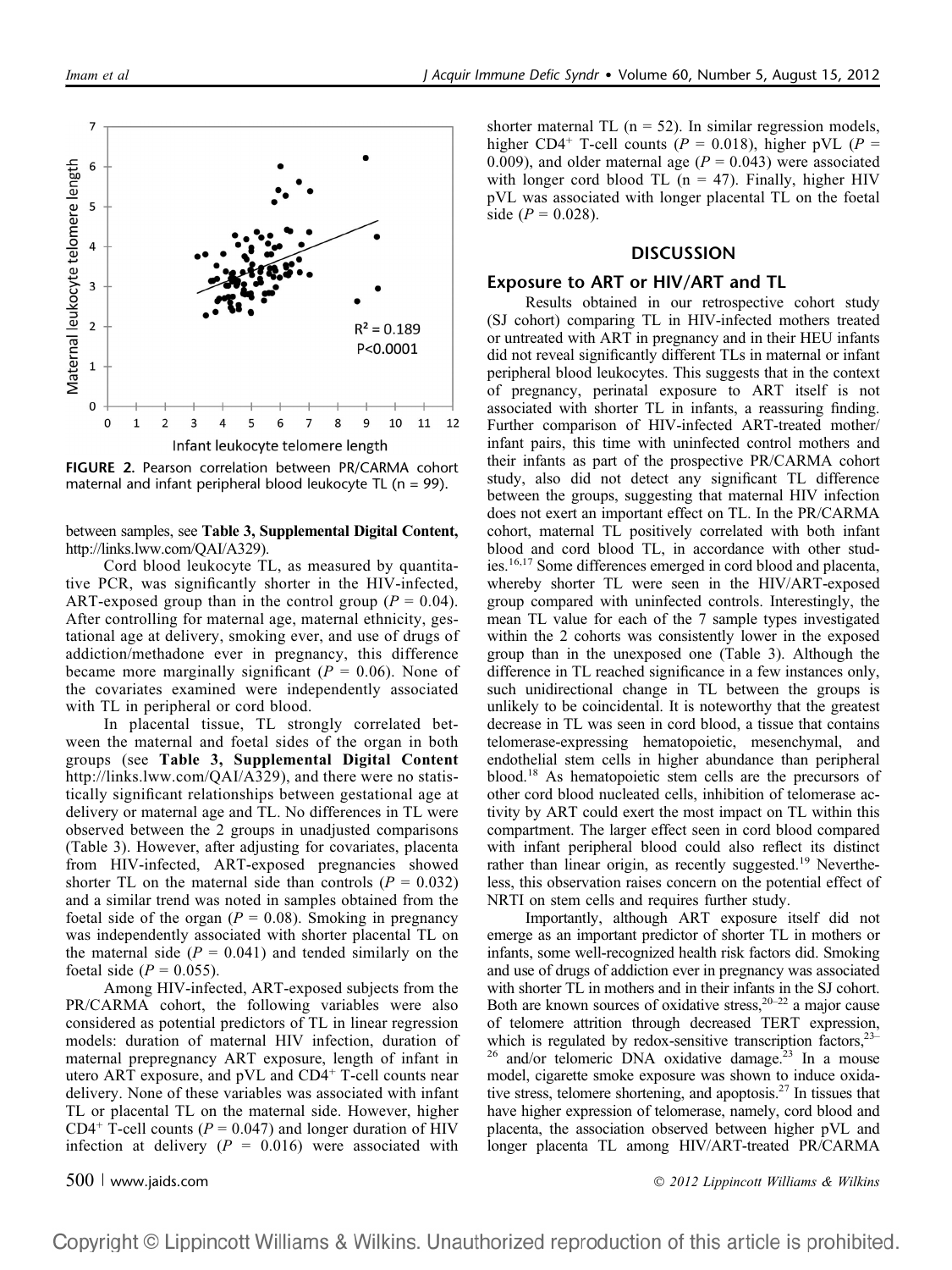subjects could suggest some placental telomerase inhibition in the presence of effective ART. However, although foetal growth retardation has previously been associated with reduced placental telomerase activity28 and accelerated placenta telomere shortening,<sup>29</sup> we did not observe any difference in infant birth weight in the ART-exposed groups compared with both the untreated (SJ cohort) or uninfected groups (PR/CARMA cohort). Among HIV+/ART-treated mothers in the PR/CARMA cohort, duration of HIV infection, which may be a surrogate indicator of exposure to inflammation and oxidative stress, was also associated with shorter TL. Taken together, our results suggest that the negative effects of known risk factors, such as smoking, use of drugs of addiction, and inflammation, likely exert greater influence than ART on the leukocyte TL of mothers and their infants.

# Age and TL

As expected,<sup>30,31</sup> mothers had shorter TL than their infants in both cohorts. Furthermore, in agreement with previous studies, TL was longest in placental tissue,  $32$  followed by cord blood, infant, and maternal peripheral blood leukocytes.<sup>33</sup> In both cohorts, maternal and infant TL positively, albeit weakly, correlated, but maternal age and maternal TL showed no correlation, likely because the age of the mothers (interquartile range  $= 26 - 35$  years) spans a time of high interindividual variability and relative leveling of telomere attrition rate compared with rates seen at younger or older ages.<sup>34</sup> In regression analyses, older maternal age was associated with longer TL in both the infants' peripheral blood and cord blood. This seemingly counterintuitive observation is in agreement with previous cohort studies that demonstrated a clear relationship between older parental age and longer TL in progeny,<sup>35,36</sup> presumably a result of telomerase activity in germ line cells.<sup>36</sup> Although this relationship is strongest with paternal age, it has also been reported on the maternal side in a large cohort.<sup>17</sup> Paternal age or paternal ethnicity data were not available for this study, but as there was no difference in the maternal ages between the groups, it is plausible that there would be little difference in paternal ages.

Other limitations of this study include the higher interindividual coefficients of variation we observed for control infant peripheral blood leukocyte TL and cord blood TL (both 20%–25%), compared with those reported in the literature<sup>16,37</sup> when this study was designed. This challenged the power of our study to detect small differences in TL. However, the cord blood TL variability we observed is in agreement with a more recent study, published after we completed data collection.<sup>38</sup> Given that in the prospective observational cohort, there were no women who were HIV infected and not treated with ART, it was not possible to ascertain whether any TL differences observed were related to HIV, ART, or both. Finally, peripheral blood leukocyte TLs were generally longer in the SJ cohort than in the PR/CARMA cohort, and some of the associations with TL were not reproduced in both cohorts. Potential explanations include, but are not restricted to, the fact that different samples were collected (dried blood spot vs. whole blood) and stored for different lengths of time. The ethnic makeup of the 2 cohorts also differed considerably, and the threshold for categorizing a subject as smoking/using drugs of addiction may have differed slightly between the 2 cohorts.

In conclusion, our results on TL in mother and infant peripheral blood suggest that oxidative stress related to smoking or use of drugs of addiction is a stronger factor affecting TL than HIV and/or ART exposure. Advocating a healthy lifestyle for HIV-infected women could play an important role in counteracting any negative effect of HIV or ART on their child's future health. In tissues that express higher telomerase activity, such as cord blood and placenta, reduced exposure to ART, as reflected by higher pVL, may better preserve telomeres. Maternal HIV infection itself also seems to have minimal effect on infant TL, although in HIV-infected mothers, longer duration of HIV infection, which could reflect a greater exposure to inflammation and oxidative stress, may explain the association seen with shorter maternal TL.

At a time when programs involving prevention of mother-to-child HIV transmission with ART are being extended to large numbers of mothers and infants in the developed and developing countries, our observations suggesting that ART does not significantly affect TL in the peripheral blood of ART-exposed mothers and their infants are reassuring. However, the trend observed toward shorter TL in exposed samples in general, and in cord blood in particular, warrants further study. This is especially true considering several reports of possible long-term side effects associated with ART exposure.<sup>39–42</sup> These studies at the cellular level represent an important complement to long-term clinical studies on ART in the context of pregnancy.

#### ACKNOWLEDGMENTS

The authors acknowledge Laura Oliveira, Silvie Valois, Martine Caty, Johanne Samson, Tessa Chaworth-Musters, Daljeet Mahal, Judy Wong, Katherine Heath, and Michael Papsdorf for their contribution to this study, and Fatima Kakkar for critical reading of the manuscript.

#### **REFERENCES**

- 1. Panel on Treatment of HIV-Infected Pregnant Women and Prevention of Perinatal Transmission. Recommendations for Use of Antiretroviral Drugs in Pregnant HIV-1-Infected Women for Maternal Health and Interventions to Reduce Perinatal HIV Transmission in the United States. 2011. 1–207. Available at: http://aidsinfo.nih.gov/contentfiles/PerinatalGL.pdf. Accessed October 30, 2011.
- 2. World Health Organization. Antiretroviral Drugs for Treating Pregnant Women and Preventing HIV Infection in Infants. Geneva, Switzerland: World Health Organization; 2010.
- 3. Chappuy H, Treluyer JM, Jullien V, et al. Maternal-fetal transfer and amniotic fluid accumulation of nucleoside analogue reverse transcriptase inhibitors in human immunodeficiency virus-infected pregnant women. Antimicrob Agents Chemother. 2004;48:4332–4336.
- 4. Heidari S, Mofenson L, Cotton MF, et al. Antiretroviral drugs for preventing mother-to-child transmission of HIV: a review of potential effects on HIV-exposed but uninfected children. J Acquir Immune Defic Syndr. 2011;57:290–296.
- 5. Peng Y, Mian IS, Lue NF. Analysis of telomerase processivity: mechanistic similarity to HIV-1 reverse transcriptase and role in telomere maintenance. Mol Cell. 2001;7:1201–1211.
- 6. Gillis AJ, Schuller AP, Skordalakes E. Structure of the Tribolium castaneum telomerase catalytic subunit TERT. Nature. 2008;455:633–637.

 $\degree$  2012 Lippincott Williams & Wilkins www.jaids.com | 501